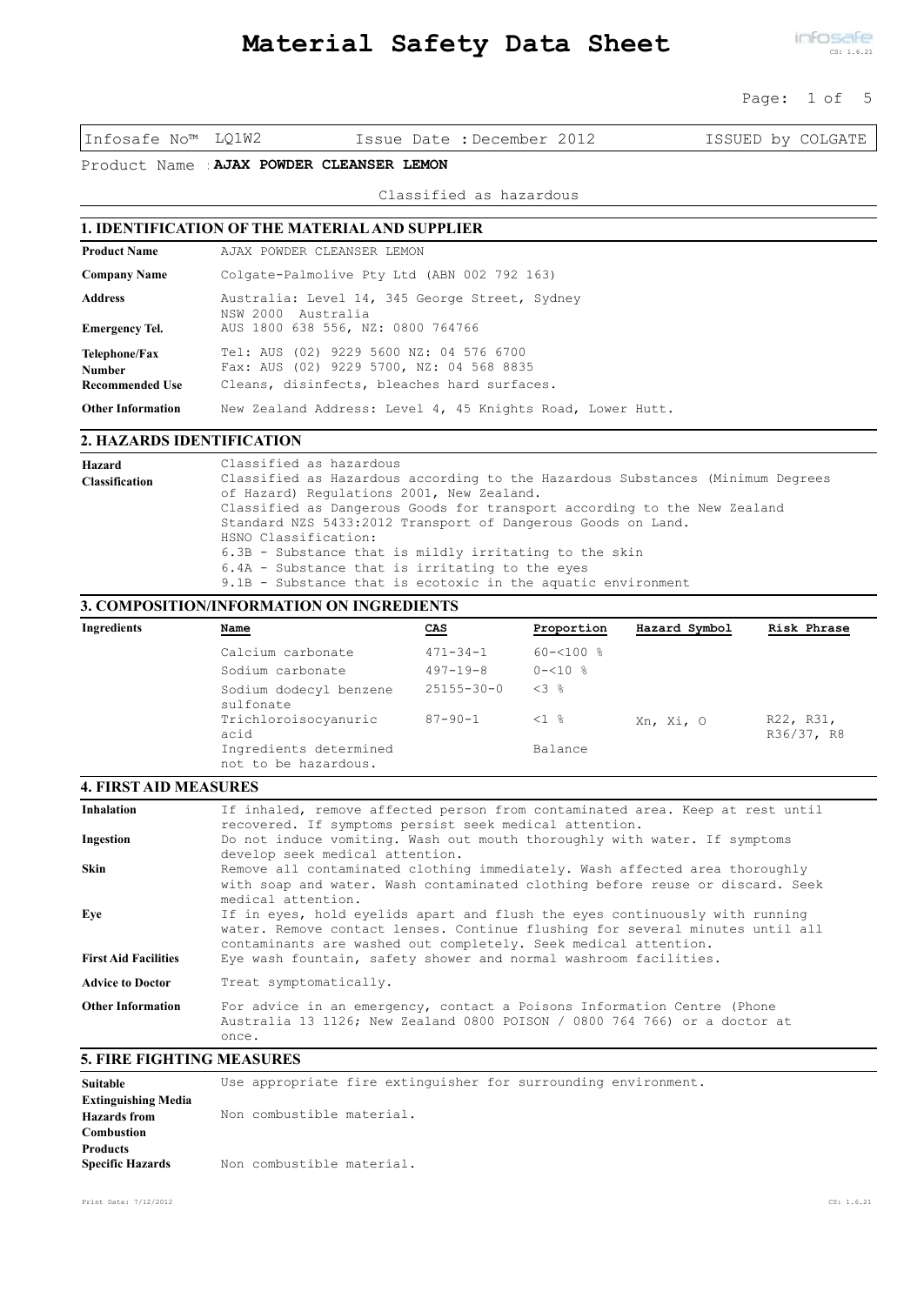### Page: 2 of 5

| Infosafe No <sup>™</sup> LQ1W2                 | Issue Date : December 2012                                                                                                                                                                                                                                                                                                                                                                                                                                                                                                                                                                                                                                                                                                                                             | ISSUED by COLGATE |
|------------------------------------------------|------------------------------------------------------------------------------------------------------------------------------------------------------------------------------------------------------------------------------------------------------------------------------------------------------------------------------------------------------------------------------------------------------------------------------------------------------------------------------------------------------------------------------------------------------------------------------------------------------------------------------------------------------------------------------------------------------------------------------------------------------------------------|-------------------|
| Product Name                                   | AJAX POWDER CLEANSER LEMON                                                                                                                                                                                                                                                                                                                                                                                                                                                                                                                                                                                                                                                                                                                                             |                   |
|                                                | Classified as hazardous                                                                                                                                                                                                                                                                                                                                                                                                                                                                                                                                                                                                                                                                                                                                                |                   |
| <b>Hazchem Code</b>                            | 2z                                                                                                                                                                                                                                                                                                                                                                                                                                                                                                                                                                                                                                                                                                                                                                     |                   |
| <b>Decomposition Temp.</b>                     | Not available                                                                                                                                                                                                                                                                                                                                                                                                                                                                                                                                                                                                                                                                                                                                                          |                   |
| <b>Precautions in</b><br>connection with Fire  | Fire fighters should wear Self-Contained Breathing Apparatus (SCBA) operated<br>in positive pressure mode and full protective clothing to prevent exposure to<br>vapours or fumes. Water spray may be used to cool down heat-exposed<br>containers.                                                                                                                                                                                                                                                                                                                                                                                                                                                                                                                    |                   |
|                                                | <b>6. ACCIDENTAL RELEASE MEASURES</b>                                                                                                                                                                                                                                                                                                                                                                                                                                                                                                                                                                                                                                                                                                                                  |                   |
| <b>Emergency</b><br><b>Procedures</b>          | Increase ventilation. Evacuate all unprotected personnel. Wear sufficient<br>respiratory protection and full protective clothing to prevent exposure. Sweep<br>up material avoiding dust generation or dampen spilled material with water to<br>avoid airborne dust, then transfer material to a suitable container. Wash<br>surfaces well with soap and water. Seal all wastes in labelled plastic<br>containers for subsequent recycling or disposal. Dispose of waste according to<br>the applicable local and national regulations. If contamination of sewers or<br>waterways occurs inform the local water and waste management authorities in<br>accordance with local regulations.                                                                             |                   |
| 7. HANDLING AND STORAGE                        |                                                                                                                                                                                                                                                                                                                                                                                                                                                                                                                                                                                                                                                                                                                                                                        |                   |
| <b>Precautions for Safe</b><br><b>Handling</b> | Use only in a well ventilated area. Keep containers sealed when not in use.<br>Prevent the build up of dust in the work atmosphere. Avoid inhalation of dust,<br>and skin or eye contact. Maintain high standards of personal hygiene i.e.<br>Washing hands prior to eating, drinking, smoking or using toilet facilities.                                                                                                                                                                                                                                                                                                                                                                                                                                             |                   |
| <b>Conditions for Safe</b><br><b>Storage</b>   | Store in a cool, dry, well-ventilated area, out of direct sunlight and<br>moisture. Store in labelled, corrosion-resistant containers. Keep containers<br>tightly closed. Store away from bases, water and other incompatible materials.<br>Have appropriate fire extinguishers available in and near the storage area.<br>Ensure that storage conditions comply with applicable local and national<br>requlations.                                                                                                                                                                                                                                                                                                                                                    |                   |
|                                                | <b>8. EXPOSURE CONTROLS/PERSONAL PROTECTION</b>                                                                                                                                                                                                                                                                                                                                                                                                                                                                                                                                                                                                                                                                                                                        |                   |
| <b>National Exposure</b><br><b>Standards</b>   | No exposure standards have been established for this material by the<br>Occupational Safety and Health Service (OSH) of the New Zealand Department of<br>Labour. However, over-exposure to some industrial chemicals may result in<br>enhancement of pre-existing adverse medical conditions and/or allergic<br>reactions and should be kept to the least possible levels.<br>The exposure limits for particulates not otherwise classified are as follows:<br>New Zealand Workplace Exposure Standards (OSH):<br>TWA 10 $mq/m^3$ (inhalable) TWA 3 $mq/m^3$ (respirable)<br>Particulates<br>TWA (Time Weighted Average): The average airborne concentration of a<br>particular substance when calculated over a normal eight-hour working day, for<br>a five-day week |                   |
| <b>Biological Limit</b><br><b>Values</b>       | No biological limits allocated.                                                                                                                                                                                                                                                                                                                                                                                                                                                                                                                                                                                                                                                                                                                                        |                   |
| <b>Engineering</b><br><b>Controls</b>          | Provide sufficient ventilation to keep airborne levels as low as possible.<br>Where dusts are generated, particularly in enclosed areas, and natural<br>ventilation is inadequate, a local exhaust ventilation system is required.                                                                                                                                                                                                                                                                                                                                                                                                                                                                                                                                     |                   |
| <b>Respiratory</b><br>Protection               | If engineering controls are not effective in controlling airborne exposure<br>then an approved respirator with a replaceable dust/particulate filter should<br>be used. Reference should be made to Australian/New Zealand Standards AS/NZS<br>1715, Selection, Use and Maintenance of Respiratory Protective Devices; and<br>AS/NZS 1716, Respiratory Protective Devices, in order to make any necessary                                                                                                                                                                                                                                                                                                                                                              |                   |
| <b>Eye Protection</b>                          | changes for individual circumstances.<br>Safety glasses with side shields or chemical goggles should be worn. Final<br>choice of appropriate eye/face protection will vary according to individual<br>circumstances. Eye protection devices should conform with Australian/New                                                                                                                                                                                                                                                                                                                                                                                                                                                                                         |                   |
| <b>Hand Protection</b>                         | Zealand Standard AS/NZS 1337 - Eye Protectors for Industrial Applications.<br>Wear gloves of impervious material. Final choice of appropriate gloves will<br>vary according to individual circumstances i.e. methods of handling or<br>according to risk assessments undertaken. Reference should be made to AS/NZS                                                                                                                                                                                                                                                                                                                                                                                                                                                    |                   |
| <b>Body Protection</b>                         | 2161.1: Occupational protective gloves - Selection, use and maintenance.<br>Suitable protective work wear, e.g. cotton overalls buttoned at neck and wrist<br>is recommended. Chemical resistant apron is recommended where large quantities                                                                                                                                                                                                                                                                                                                                                                                                                                                                                                                           |                   |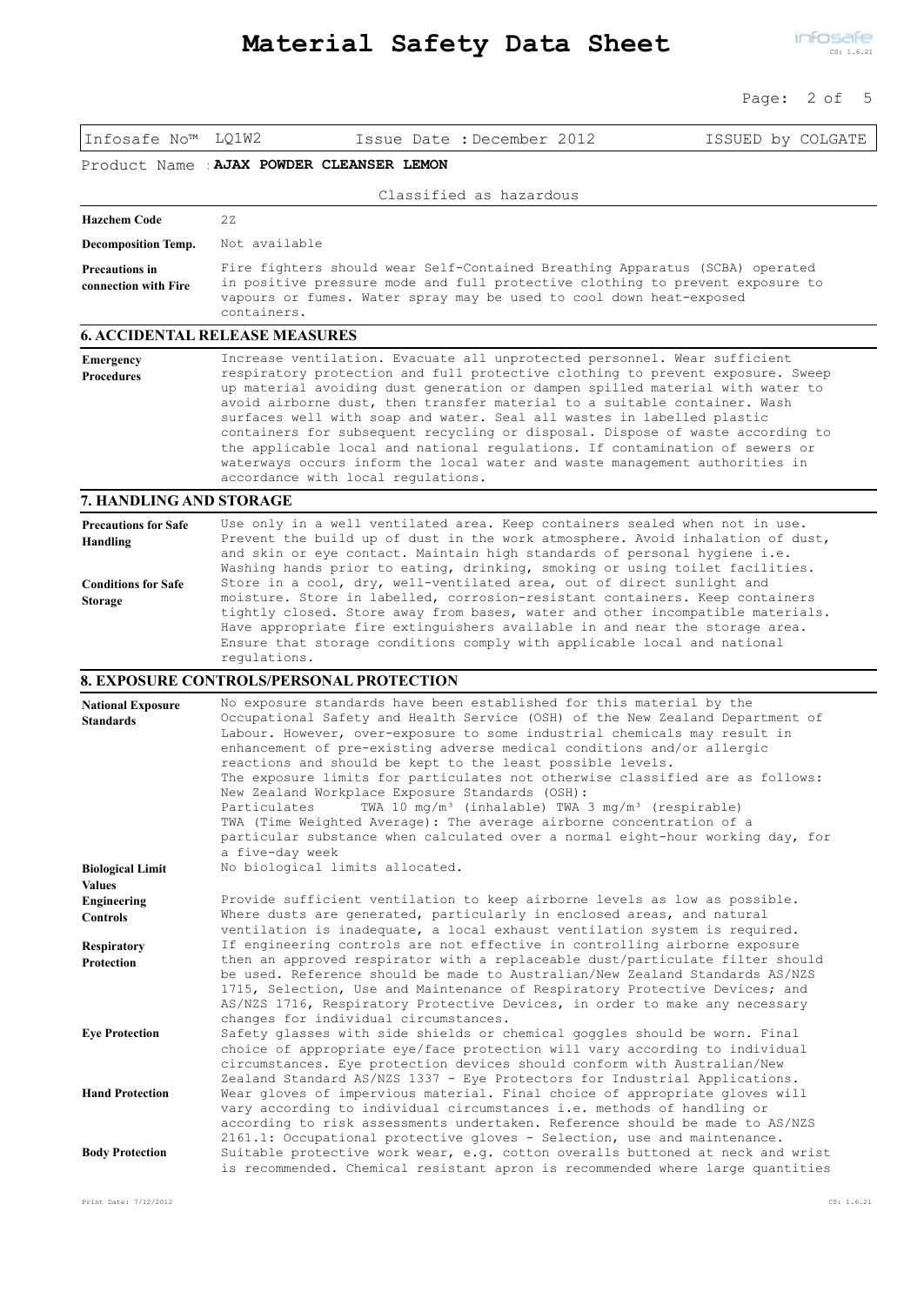### Page: 3 of 5

| LO1W2<br>Infosafe No™ |  |
|-----------------------|--|
|-----------------------|--|

Issue Date : December 2012 ISSUED by COLGATE

Product Name :**AJAX POWDER CLEANSER LEMON**

| Classified as hazardous |  |  |
|-------------------------|--|--|
|-------------------------|--|--|

|                                                   | are handled.                        |
|---------------------------------------------------|-------------------------------------|
|                                                   | 9. PHYSICAL AND CHEMICAL PROPERTIES |
| Appearance                                        | White powder                        |
| Odour                                             | Not available                       |
| Decomposition                                     | Not available                       |
| Temperature<br><b>Melting Point</b>               | Not available                       |
| <b>Boiling Point</b>                              | Not available                       |
| <b>Solubility in Water</b>                        | Slightly soluble                    |
| <b>Solubility in Organic</b>                      | Not available                       |
| <b>Solvents</b><br><b>Specific Gravity</b>        | $0.9 - 1.1$ g/cm <sup>3</sup>       |
| pH Value                                          | $10.4$ +/-0.5 (1% solution)         |
| <b>Vapour Pressure</b>                            | Not available                       |
| <b>Vapour Density</b>                             | Not available                       |
| $(Air=1)$<br><b>Evaporation Rate</b>              | Not available                       |
| <b>Odour Threshold</b>                            | Not available                       |
| <b>Viscosity</b>                                  | Not available                       |
| <b>Flash Point</b>                                | Not available                       |
| Flammability                                      | Non-combustible                     |
| <b>Auto-Ignition</b>                              | Not available                       |
| Temperature<br><b>Flammable Limits -</b><br>Lower | Not available                       |
| <b>Flammable Limits -</b><br><b>Upper</b>         | Not available                       |

# **10. STABILITY AND REACTIVITY**

| <b>Chemical Stability</b>  | Stable under normal conditions of storage and handling.                    |
|----------------------------|----------------------------------------------------------------------------|
| <b>Conditions to Avoid</b> | Extremes of temperature and direct sunlight.                               |
| Incompatible               | Strong oxidizing agents.                                                   |
| <b>Materials</b>           |                                                                            |
| <b>Hazardous</b>           | Thermal decomposition may result in the release of toxic and/or irritating |
| Decomposition              | fumes.                                                                     |
| <b>Products</b>            |                                                                            |
| <b>Hazardous Reactions</b> | May react with incompatibles.                                              |
| <b>Hazardous</b>           | Will not occur.                                                            |
| Polymerization             |                                                                            |

# **11. TOXICOLOGICAL INFORMATION**

| <b>Toxicology</b>  | No toxicity data available for this product.                                                                                                                                |
|--------------------|-----------------------------------------------------------------------------------------------------------------------------------------------------------------------------|
| <b>Information</b> |                                                                                                                                                                             |
| <b>Inhalation</b>  | Inhalation of product dust may cause irritation of the nose, throat and<br>respiratory system.                                                                              |
| Ingestion          | Ingestion of this product may irritate the gastric tract causing nausea and<br>vomiting.                                                                                    |
| Skin               | Causes mild skin irritation. Skin contact will cause redness, itching and<br>swelling. Repeated exposure may cause skin dryness and cracking and may lead<br>to dermatitis. |
| Eve                | Causes serious eye irritation. On eye contact this product will cause tearing,<br>stinging, blurred vision, and redness.                                                    |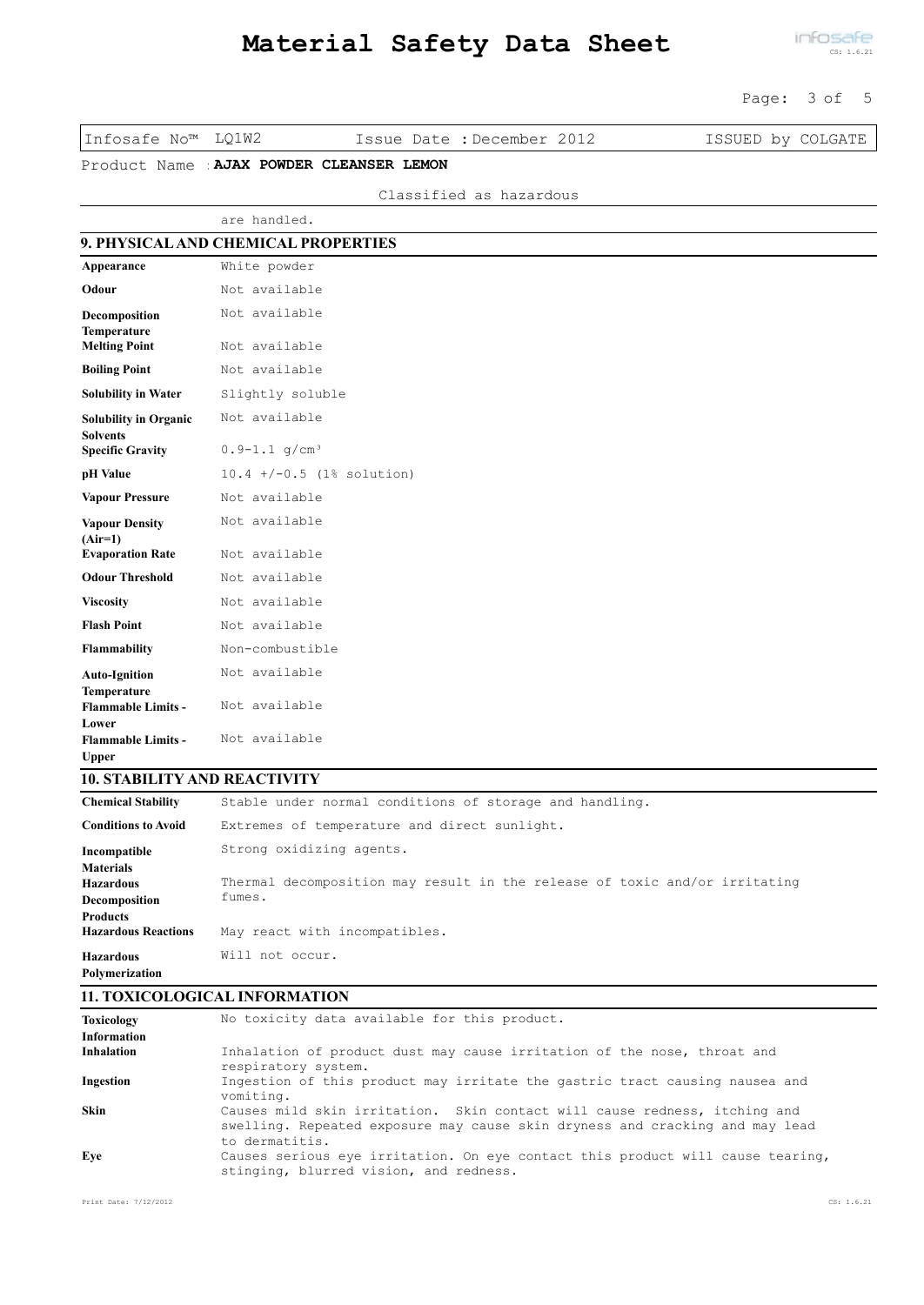### Page: 4 of 5

#### Product Name :**AJAX POWDER CLEANSER LEMON**

|                                    | Classified as hazardous                     |  |
|------------------------------------|---------------------------------------------|--|
| Reproductive                       | Not considered to be toxic to reproduction. |  |
| <b>Toxicity</b><br>Carcinogenicity | Not considered to be a carcinogenic hazard. |  |
| <b>Skin Sensitisation</b>          | Not expected to be a skin sensitiser.       |  |

#### **12. ECOLOGICAL INFORMATION**

| Ecotoxicity                             | Toxic to aquatic life with long lasting effects.                  |
|-----------------------------------------|-------------------------------------------------------------------|
| Persistence /                           | Not available                                                     |
| <b>Degradability</b><br><b>Mobility</b> | Not available                                                     |
| <b>Bioaccumulative</b>                  | Not available                                                     |
| Potential<br><b>Environ. Protection</b> | Do not discharge this material into waterways, drains and sewers. |

#### **13. DISPOSAL CONSIDERATIONS**

Product Disposal: Product wastes are controlled wastes and should be disposed of in accordance with all applicable local and national regulations. This product can be disposed through a licensed commercial waste collection service. The product should be rendered non-hazardous before being sent to a licensed landfill facility. Do not dispose directly into the sewerage system. Do not discharge into drains or watercourses or dispose where ground or surface waters may be affected. Personal protective clothing and equipment as specified in Section 8 of this SDS must be worn during handling and disposal of this product. The ventilation requirements as specified in the same section must also be followed, and the precautions given in Section 7 of this SDS regarding handling must also be followed. In New Zealand, the disposal agency or contractor must comply with the New Zealand Hazardous Substances (Disposal) Regulations 2001. Further details regarding disposal can be obtained on the EPA New Zealand website under specific group standards. Container Disposal: The container or packaging must be cleaned and rendered incapable of holding any substance. It can then be disposed of in a manner consistent with that of the substance it contained. In this instance the packaging can be disposed through a commercial waste collection service. Alternatively, the container or packaging can be recycled if the hazardous residues have been thoroughly cleaned or rendered non-hazardous. In New Zealand, the packaging (that may or may not hold any residual substance) that is lawfully disposed of by householders or other consumers through a public or commercial waste collection service is a means of compliance with regulations. **Disposal Considerations**

#### **14. TRANSPORT INFORMATION**

| <b>Transport</b>                                                              | New Zealand Road and Rail Transport:                                           |  |  |  |  |  |  |  |
|-------------------------------------------------------------------------------|--------------------------------------------------------------------------------|--|--|--|--|--|--|--|
| <b>Information</b>                                                            | This material is classified as a Class 9 - Miscellaneous Substances according  |  |  |  |  |  |  |  |
|                                                                               | to NZS 5433:2012 Transport of Dangerous Goods on Land.                         |  |  |  |  |  |  |  |
|                                                                               | Must not be loaded in the same freight container or on the same vehicle with:  |  |  |  |  |  |  |  |
|                                                                               | - Class 1, Explosives                                                          |  |  |  |  |  |  |  |
| Class 9 dangerous goods that contain organic matter must not be loaded in the |                                                                                |  |  |  |  |  |  |  |
|                                                                               | same bulk container or tankwagon with dangerous goods of Division 5.1 unless   |  |  |  |  |  |  |  |
|                                                                               | the Class 9 and Division 5.1 dangerous goods are in separate compartments of a |  |  |  |  |  |  |  |
|                                                                               | bulk container or tankwagon.                                                   |  |  |  |  |  |  |  |
|                                                                               | Goods of packing group II or III may be loaded in the same freight container   |  |  |  |  |  |  |  |
|                                                                               | or on the same vehicle if transported in segregation devices. Segregation      |  |  |  |  |  |  |  |
|                                                                               | devices may be used to segregate Dangerous goods of Class 9 when the nature    |  |  |  |  |  |  |  |
|                                                                               | of those dangerous goods requires them to be segregated from dangerous goods   |  |  |  |  |  |  |  |
|                                                                               | of Class 3, 4, 5, 6 or 8 or from food items.                                   |  |  |  |  |  |  |  |
|                                                                               |                                                                                |  |  |  |  |  |  |  |